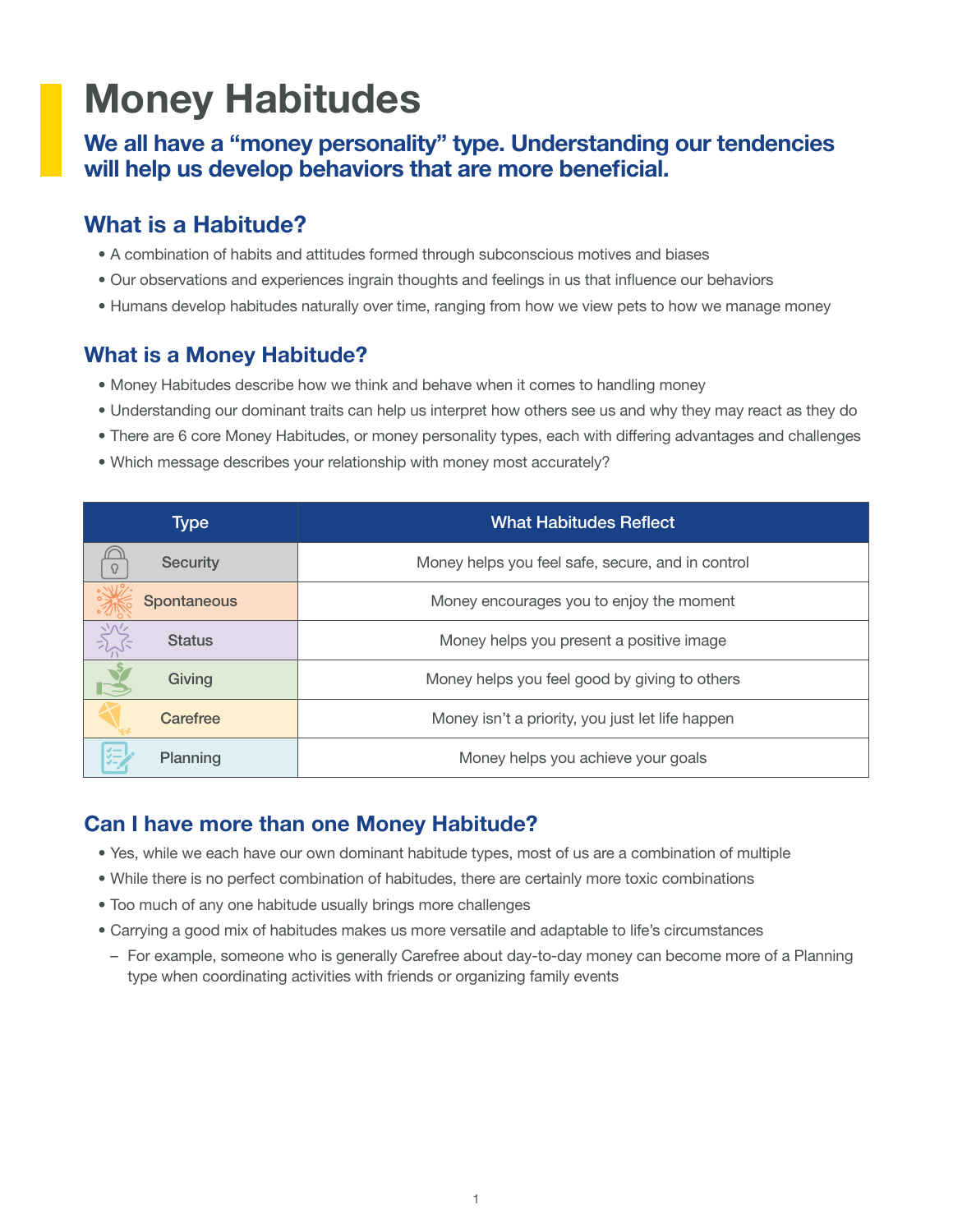# Which Money Habitudes do I carry?

Determine your dominant Money Habitude type and overall personality mix by reviewing the habitude reflections, advantages, and challenges in the tables below. The habitude that most accurately describes you is likely your dominant trait. Each habitude page shares related tips for improvement!

## **Security**

| <b>Reflection:</b>                                 | ∩<br>Money helps you feel safe, secure, and in control<br>$\Omega$                                                                                                                                                                                                                                                                                                                                                                                                                                                                                                                                                                                                                                                                                  |
|----------------------------------------------------|-----------------------------------------------------------------------------------------------------------------------------------------------------------------------------------------------------------------------------------------------------------------------------------------------------------------------------------------------------------------------------------------------------------------------------------------------------------------------------------------------------------------------------------------------------------------------------------------------------------------------------------------------------------------------------------------------------------------------------------------------------|
| How do you see yourself?<br>How do others see you? | Thrifty - Prepared - Suspicious - Cheap                                                                                                                                                                                                                                                                                                                                                                                                                                                                                                                                                                                                                                                                                                             |
| <b>Possible Advantages</b>                         | • Have a budget, financial goals, and savings<br>• Shop wisely for value items<br>• Protect money by being conservative<br>• Save now to have more choices later<br>• Take care of possession so they last<br>• Disciplined to make choices and delay gratification<br>• Can get to your money in case of emergencies                                                                                                                                                                                                                                                                                                                                                                                                                               |
| <b>Possible Challenges</b>                         | • Save so much there's no money for today's wants and needs<br>• Buy based on price, even if you don't get what you really want or<br>purchases won't hold up over time<br>• By avoiding risk, money is safe but doesn't grow or your job is secure<br>but you can't go any higher<br>• Your strict budget means you are unable to take advantage of<br>unexpected sales and opportunities<br>• Sacrifice enjoyable activities or relationships because of the cost                                                                                                                                                                                                                                                                                 |
|                                                    | If you overuse Security, consider starting with these suggestions<br>to create more balance:                                                                                                                                                                                                                                                                                                                                                                                                                                                                                                                                                                                                                                                        |
| <b>Improvement Tips</b>                            | • Include fun, gifts, and spontaneous opportunities in your budget<br>• Spend less time checking and managing your money<br>• Plan to spend money on a gift or activity for yourself every month<br>. Talk to people you love to understand how your money behavior affects<br>your relationships<br>• Face your fear - put everything you need to survive in a bag or suitcase,<br>keep it to be prepared for the worst<br>• If you say no out of habit to something you want to buy, make a fist,<br>open it one finger at a time to remind yourself to allow money to float in<br>and out, then decide if you want to buy it<br>• Find a financial professional you can trust to focus on planning for your life,<br>not just saving every penny |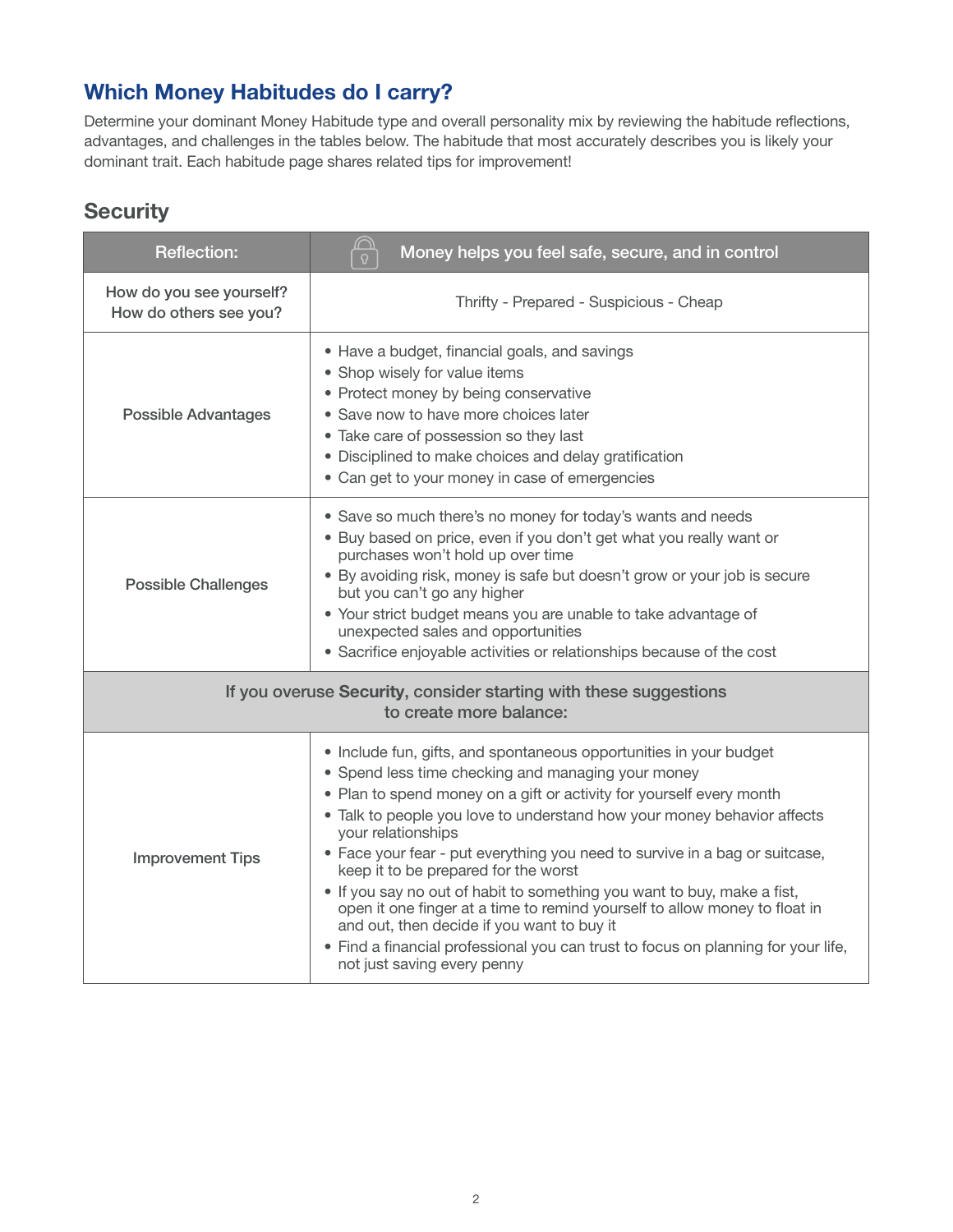# **Spontaneous**

| <b>Reflection:</b>                                 | Money encourages you to enjoy the moment                                                                                                                                                                                                                                                                                                                                                                                                                                                                                                                                                                                                                                                                                                                                                                                                                                                                                                                                                                                                                              |
|----------------------------------------------------|-----------------------------------------------------------------------------------------------------------------------------------------------------------------------------------------------------------------------------------------------------------------------------------------------------------------------------------------------------------------------------------------------------------------------------------------------------------------------------------------------------------------------------------------------------------------------------------------------------------------------------------------------------------------------------------------------------------------------------------------------------------------------------------------------------------------------------------------------------------------------------------------------------------------------------------------------------------------------------------------------------------------------------------------------------------------------|
| How do you see yourself?<br>How do others see you? | Daring - Open Minded - Impulsive - Unconcerned with Consequences                                                                                                                                                                                                                                                                                                                                                                                                                                                                                                                                                                                                                                                                                                                                                                                                                                                                                                                                                                                                      |
| <b>Possible Advantages</b>                         | • Enjoy adventures and the unexpected<br>• Able to quickly respond to opportunities<br>• Get a lot of attention and recognition<br>• Have many friends and acquaintances who will join you when<br>you want to go places or do things<br>• Get things right away, no waiting or overthinking<br>• Experience the thrill of taking risks                                                                                                                                                                                                                                                                                                                                                                                                                                                                                                                                                                                                                                                                                                                               |
| <b>Possible Challenges</b>                         | • Spend even when you don't have money<br>• Go into debt to buy things you don't need<br>• Don't have money for the unexpected<br>• Often owe money<br>• Feel powerless to control your spending<br>• Keep money secrets because you feel guilty or ashamed of your<br>spending, debt, or how much you give to others                                                                                                                                                                                                                                                                                                                                                                                                                                                                                                                                                                                                                                                                                                                                                 |
|                                                    | If you overuse Spontaneous, consider starting with these suggestions<br>to create more balance:                                                                                                                                                                                                                                                                                                                                                                                                                                                                                                                                                                                                                                                                                                                                                                                                                                                                                                                                                                       |
| <b>Improvement Tips</b>                            | • Use direct deposits and automate payments/saving<br>· Save a set amount weekly, even \$1 a week adds up<br>• Make a list of alternatives to shopping, do them with others<br>• Pay with cash - keep one major credit card for emergencies,<br>leave it at home<br>• Stay out of stores and away from TV shopping networks, stay off online<br>shopping websites, delete shopping apps from your phone and tablets<br>• Establish "no shopping" periods monthly, try starting with one week<br>every month<br>• Write down everything you spend for a week or a month, rank each item<br>from 1 to 10 for enjoyment and value<br>• Before each purchase ask yourself: Is this a need or want? How long<br>will I have to work to pay for it? Is it worth an hour's pay? Is it worth a<br>week's pay?<br>. Talk to a financial professional to make a plan to pay off your debts<br>• If you feel guilty, ashamed, or embarrassed about your spending or debt -<br>or if you physically feel out of control when shopping - consider a support<br>group or counseling |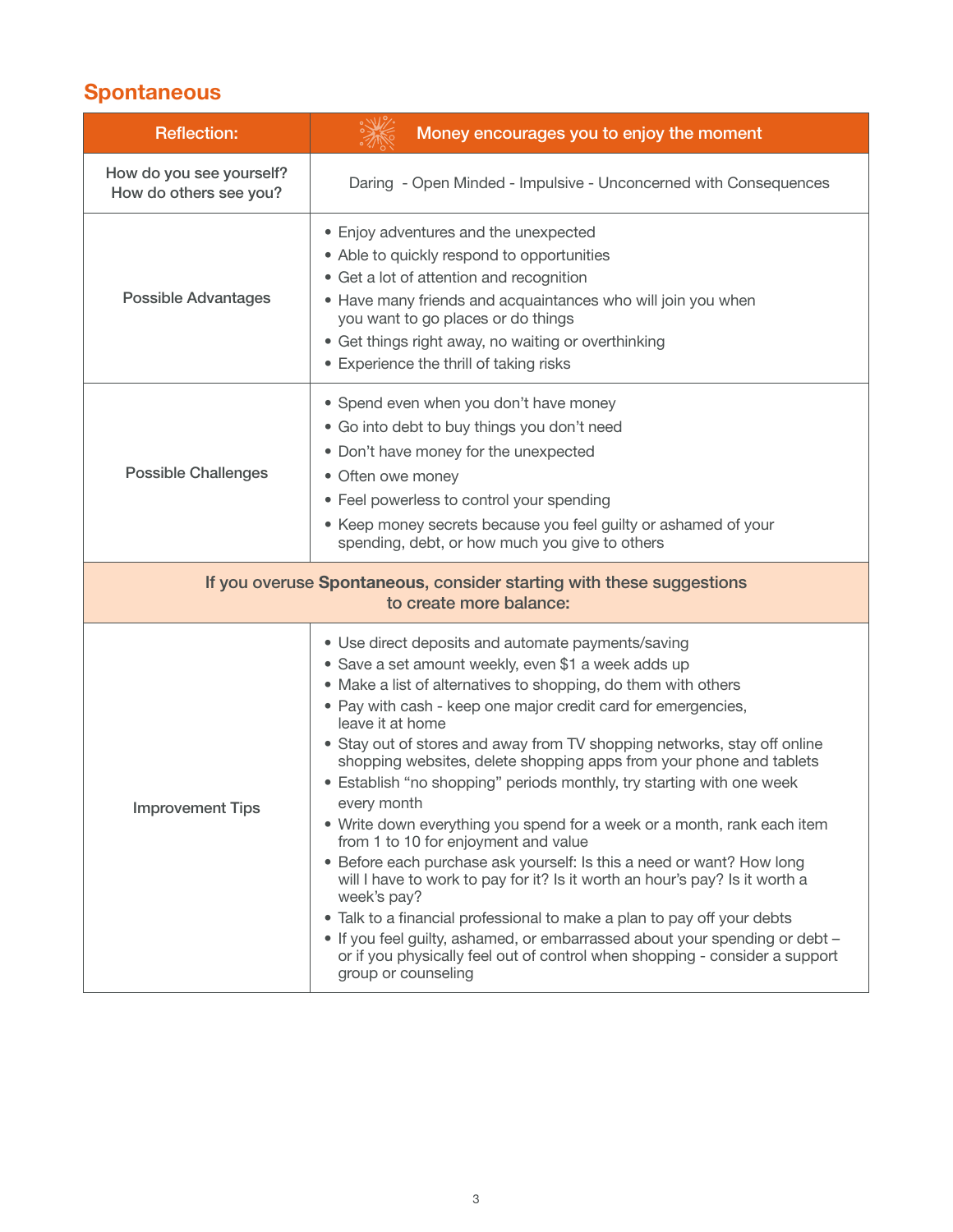# **Status**

| <b>Reflection:</b>                                 | Money helps you present a positive image                                                                                                                                                                                                                                                                                                                                                                                                                                                                                                                                                                                                                                                                                                                                                                                    |
|----------------------------------------------------|-----------------------------------------------------------------------------------------------------------------------------------------------------------------------------------------------------------------------------------------------------------------------------------------------------------------------------------------------------------------------------------------------------------------------------------------------------------------------------------------------------------------------------------------------------------------------------------------------------------------------------------------------------------------------------------------------------------------------------------------------------------------------------------------------------------------------------|
| How do you see yourself?<br>How do others see you? | Generous - Impressive - Superficial - Insensitive                                                                                                                                                                                                                                                                                                                                                                                                                                                                                                                                                                                                                                                                                                                                                                           |
| <b>Possible Advantages</b>                         | • Present a strong first impression<br>• Make generous donations<br>• Give expensive or unexpected gifts<br>• Attentive to what is important to others<br>• Don't burden others about money problems<br>• Appreciated for your generosity<br>• Enjoy when others return favors and are generous                                                                                                                                                                                                                                                                                                                                                                                                                                                                                                                             |
| <b>Possible Challenges</b>                         | • Create a false image of having wealth<br>• Feel constant stress to keep up with others<br>. No money saved for the unexpected<br>• Spend unwisely to keep up an image<br>• Feel entitled to special treatment<br>• Actions motivated by personal gain may be seen as suspicious and<br>insincere; people may feel used<br>• Fear losing friends or status if others knew your real financial situation                                                                                                                                                                                                                                                                                                                                                                                                                    |
|                                                    | If you overuse Status, consider starting with these suggestions<br>to create more balance:                                                                                                                                                                                                                                                                                                                                                                                                                                                                                                                                                                                                                                                                                                                                  |
| <b>Improvement Tips</b>                            | • Shop for quality, not name brands - limit trendy items to 10% of<br>your purchases<br>• Make a gift list with price limits for each person, look for sales, and do not<br>buy extra gifts with the savings<br>• If you have debt, talk to a professional to learn how to pay it off as quickly<br>as possible<br>• Don't shop with people you want to impress<br>• Shop when you are feeling good, not when you feel stressed, angry, tired,<br>or hungry<br>• Learn to influence and negotiate instead of winning people over by<br>spending money to impress them<br>• Set up a budget, use direct deposits to ensure there's money to pay bills<br>and save for the future, set up automatic payments for bills if possible<br>• Support yourself with affirmations, remind yourself that you are<br>a valuable person |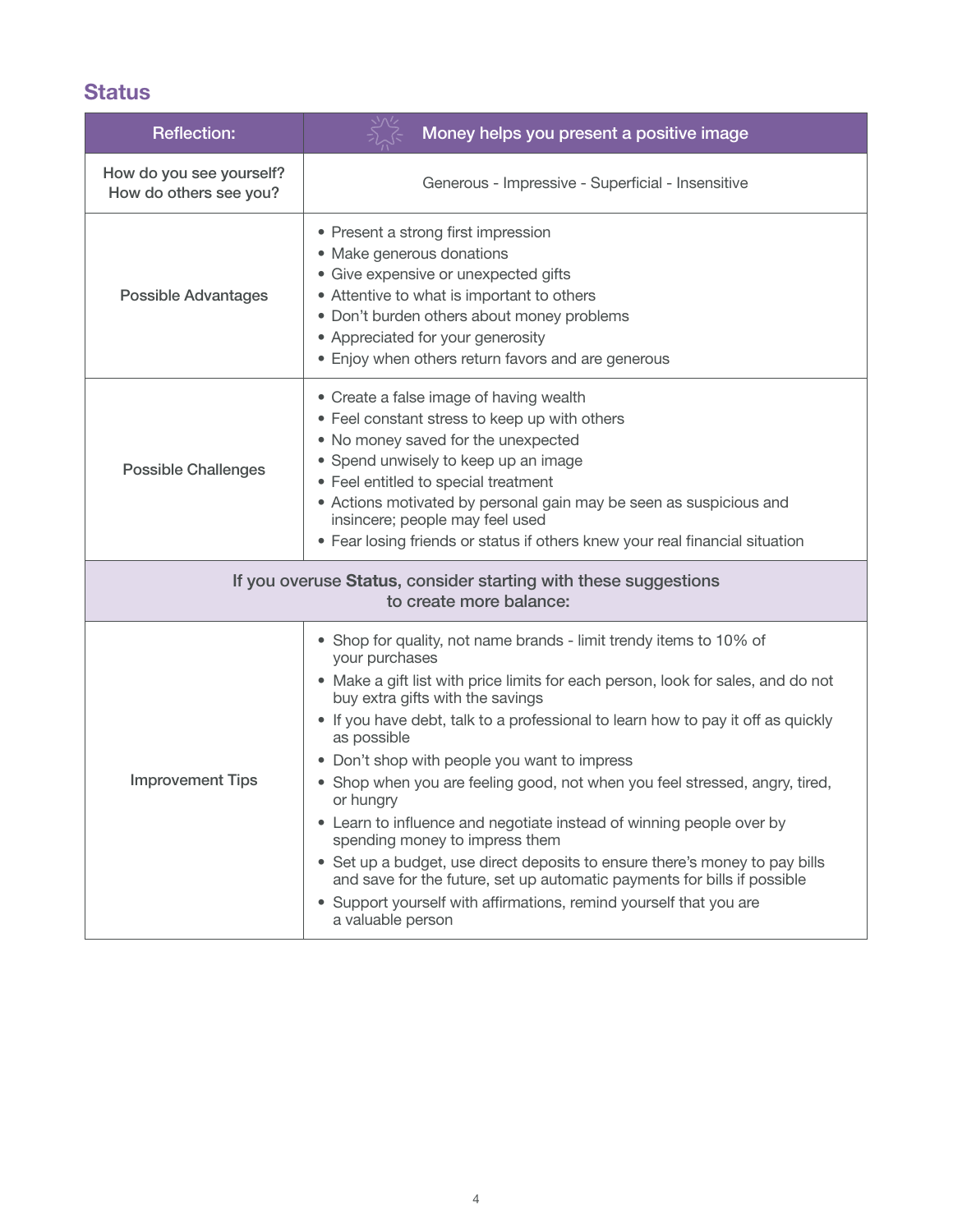# **Giving**

| <b>Reflection:</b>                                 | Money helps you feel good by giving to others                                                                                                                                                                                                                                                                                                                                                                                                                                                                                                                                                                                                                                                                                                                                                                                                                                               |
|----------------------------------------------------|---------------------------------------------------------------------------------------------------------------------------------------------------------------------------------------------------------------------------------------------------------------------------------------------------------------------------------------------------------------------------------------------------------------------------------------------------------------------------------------------------------------------------------------------------------------------------------------------------------------------------------------------------------------------------------------------------------------------------------------------------------------------------------------------------------------------------------------------------------------------------------------------|
| How do you see yourself?<br>How do others see you? | Thoughtful - Charitable - Enabling - Martyr                                                                                                                                                                                                                                                                                                                                                                                                                                                                                                                                                                                                                                                                                                                                                                                                                                                 |
| <b>Possible Advantages</b>                         | • Have strong values and convictions<br>• Generously give to other people or causes<br>• Live simply to reflect non-materialistic values<br>• Act ethically and with integrity<br>• Depended upon by others, dependable<br>• Appreciated for being thoughtful<br>• Admired for being able to anticipate others' needs                                                                                                                                                                                                                                                                                                                                                                                                                                                                                                                                                                       |
| <b>Possible Challenges</b>                         | • Disappointed if money or gifts are not appreciated<br>• Unrealistic expectation that others will give back when you need help<br>• Use giving as a form of control to get others to agree with your<br>personal values<br>• Intolerance of people who have different lifestyles<br>• Resent when giving is expected and assumed<br>• Sacrifice your needs or future security for others<br>• Promote dependence or irresponsible behavior by giving too much<br>or too often                                                                                                                                                                                                                                                                                                                                                                                                              |
|                                                    | If you overuse Giving, consider starting with these suggestions<br>to create more balance:                                                                                                                                                                                                                                                                                                                                                                                                                                                                                                                                                                                                                                                                                                                                                                                                  |
| <b>Improvement Tips</b>                            | • Plan activities you'll enjoy that are unrelated to charities or people who<br>need your help<br>• Do you give away your time? Know the value of your work, negotiate<br>a fair salary<br>• Know how much you can give and how you like to give - one big amount,<br>small gifts to multiple people/charities, stick to your plan<br>• Have a plan for giving that includes giving to yourself and your future<br>• Realize that having money is not, by itself, bad or sinful and being poor<br>is not honorable or shameful<br>• Before helping others, consider if you're keeping others from learning<br>to be responsible<br>• If you attract people in need, consider the benefits you receive by<br>being needed by others<br>• Identify your needs, wants, and ideas - be aware of a tendency to agree<br>to others' plans before you have thought about what you would like to do |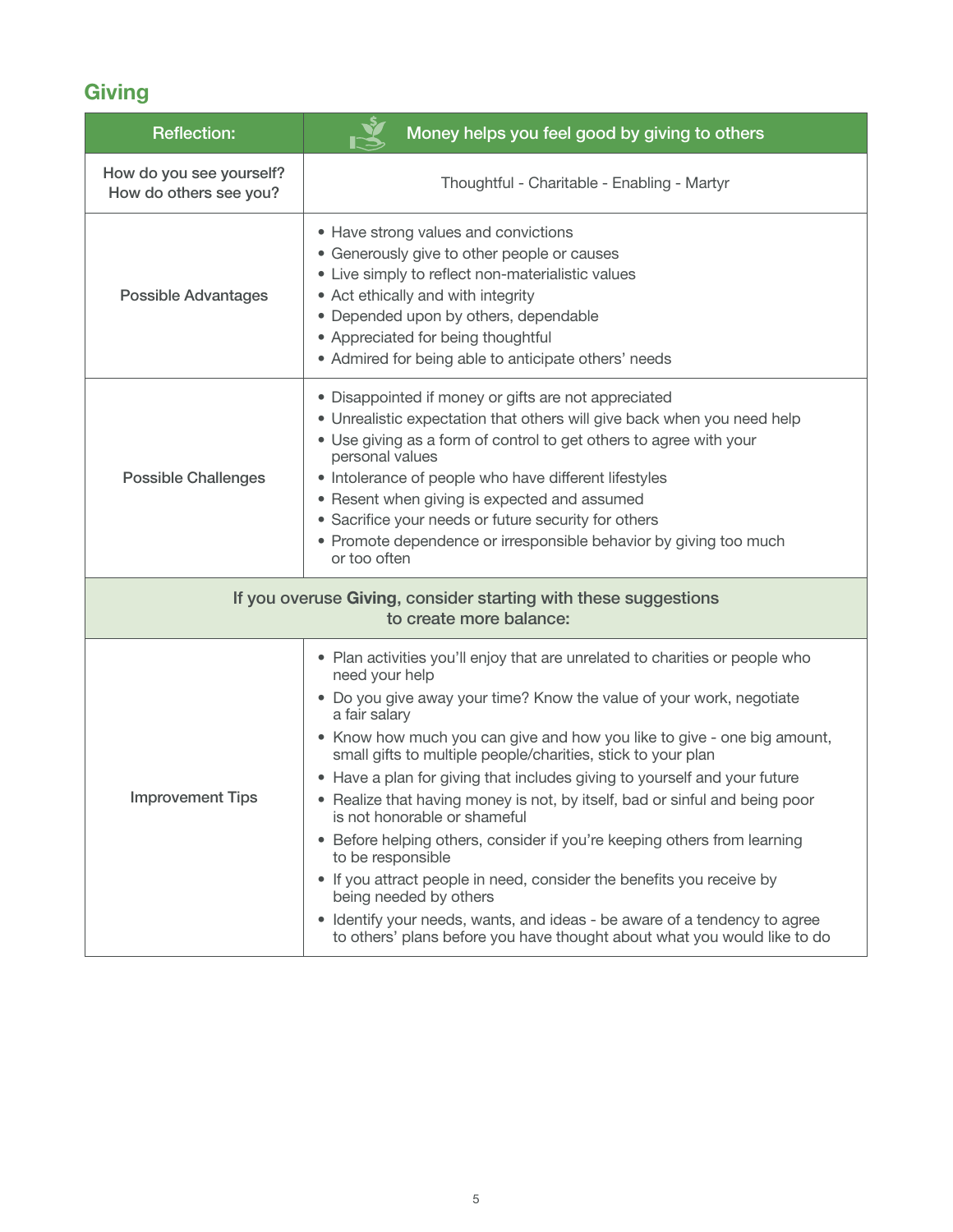# **Carefree**

| <b>Reflection:</b>                                 | Money isn't a priority, you just let life happen                                                                                                                                                                                                                                                                                                                                                                                                                                                                                                                                                                                                                                                                                                                                                                                                                                     |
|----------------------------------------------------|--------------------------------------------------------------------------------------------------------------------------------------------------------------------------------------------------------------------------------------------------------------------------------------------------------------------------------------------------------------------------------------------------------------------------------------------------------------------------------------------------------------------------------------------------------------------------------------------------------------------------------------------------------------------------------------------------------------------------------------------------------------------------------------------------------------------------------------------------------------------------------------|
| How do you see yourself?<br>How do others see you? | Easygoing - Flexible - Immature - Irresponsible                                                                                                                                                                                                                                                                                                                                                                                                                                                                                                                                                                                                                                                                                                                                                                                                                                      |
| <b>Possible Advantages</b>                         | • Optimistic that things will work out<br>• Can jump on new opportunities<br>• Not distracted by money considerations or details<br>• Easily share what you have with others<br>• Do not feel pressured by others' expectations<br>• Adapt easily to new situations                                                                                                                                                                                                                                                                                                                                                                                                                                                                                                                                                                                                                  |
| <b>Possible Challenges</b>                         | • Lack the skills and information to feel confident<br>• Unable to support yourself if the person(s) providing for you<br>can't or won't continue<br>• Feel trapped or obligated by being supported<br>• Miss opportunities by avoiding commitments or missing deadlines<br>• Lose track of money or possessions<br>• Frustrated by how often things don't work out                                                                                                                                                                                                                                                                                                                                                                                                                                                                                                                  |
|                                                    | If you overuse Carefree, consider starting with these suggestions<br>to create more balance:                                                                                                                                                                                                                                                                                                                                                                                                                                                                                                                                                                                                                                                                                                                                                                                         |
| <b>Improvement Tips</b>                            | • Know the realistic expenses needed to support yourself even if you don't<br>pay them - insurances, rent, utilities, clothes, etc.<br>• Become familiar with the basics - make a basic budget and track your<br>money, simple things like rounding expenses up and rounding income<br>down make the numbers easier to work with<br>• If someone pays your bills, go over a month's expenses to know what<br>you need<br>• If you have investments or inherited money, go see a financial professional -<br>find out how much money you have and how it's managed<br>• Determine if you are being paid fairly at work<br>• If you avoid managing money because of a lack of skills, consider taking<br>a class or being tutored<br>• If you have fears about commitment, responsibility, or having<br>money / anything valuable, you may find it helpful to work with<br>a counselor |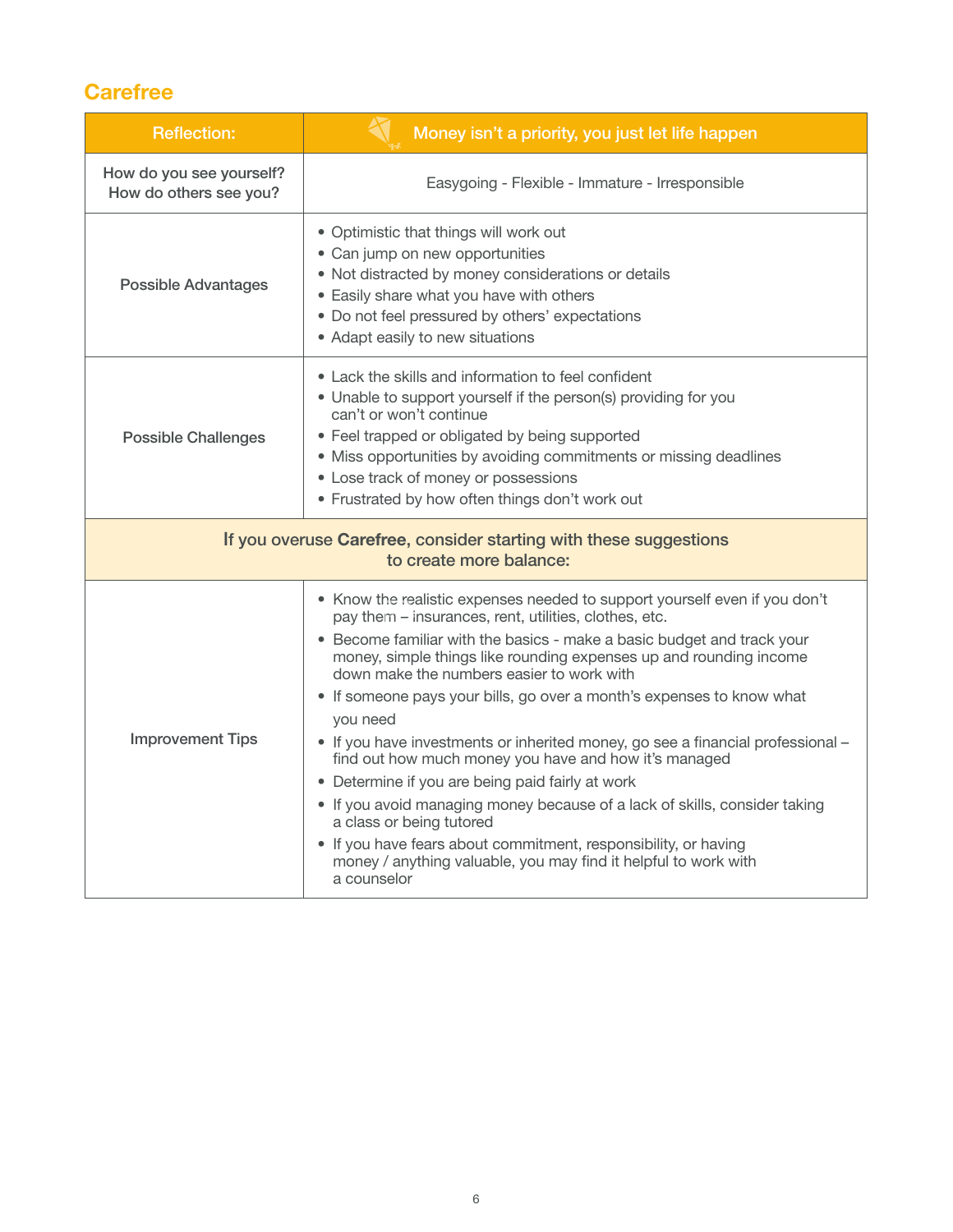## Planning

| <b>Reflection:</b>                                 | Money helps you achieve your goals                                                                                                                                                                                                                                                                                                                                                                                                                                                                                        |
|----------------------------------------------------|---------------------------------------------------------------------------------------------------------------------------------------------------------------------------------------------------------------------------------------------------------------------------------------------------------------------------------------------------------------------------------------------------------------------------------------------------------------------------------------------------------------------------|
| How do you see yourself?<br>How do others see you? | Responsible - Accomplished - Driven - Conservative                                                                                                                                                                                                                                                                                                                                                                                                                                                                        |
| <b>Possible Advantages</b>                         | • Make intentional money decisions based on values and desired<br>long-term outcomes<br>• Have reserves to pay for the unexpected<br>• Set and accomplish goals<br>• Buy items you really want that will retain value<br>• Have a sense of well-being and control                                                                                                                                                                                                                                                         |
| <b>Possible Challenges</b>                         | • Feel pressured to spend in ways that don't fit your budget or values<br>• Expected to help others<br>• Find it hard to respond to new opportunities<br>• Find it hard to adapt or let go of a plan<br>• Be intolerant or impatient when others do not meet your standards<br>or have different values<br>• Hide or withhold information from significant others to stay in control<br>of the money                                                                                                                      |
|                                                    | If you overuse Planning, consider starting with these suggestions<br>to create more balance:                                                                                                                                                                                                                                                                                                                                                                                                                              |
| <b>Improvement Tips</b>                            | • Learn effective communication skills to use when others pressure you to<br>spend money in a way that conflicts with your values or goals<br>• Understand the money messages from your past, remember those<br>situations and outcomes<br>• Ask yourself if your goals reflect your wants and needs, or if you're just<br>doing what others expect or think you should do<br>• Be supportive and giving to others<br>• Take a break from being productive and goal-orientated to relax,<br>be spontaneous and enjoy life |

## How can I improve myself?

Understanding yourself better is the first step, taking action is the next. Identify the challenges you relate to most from your dominant habitude, then determine the improvement tips that would help the most. List your choices in the spaces provided to establishing your specific focus. This could help you take a big step forward!

|                             | My Focus |
|-----------------------------|----------|
| <b>My Dominant Habitude</b> |          |
| Challenge I relate to most  |          |
| How I will improve          |          |